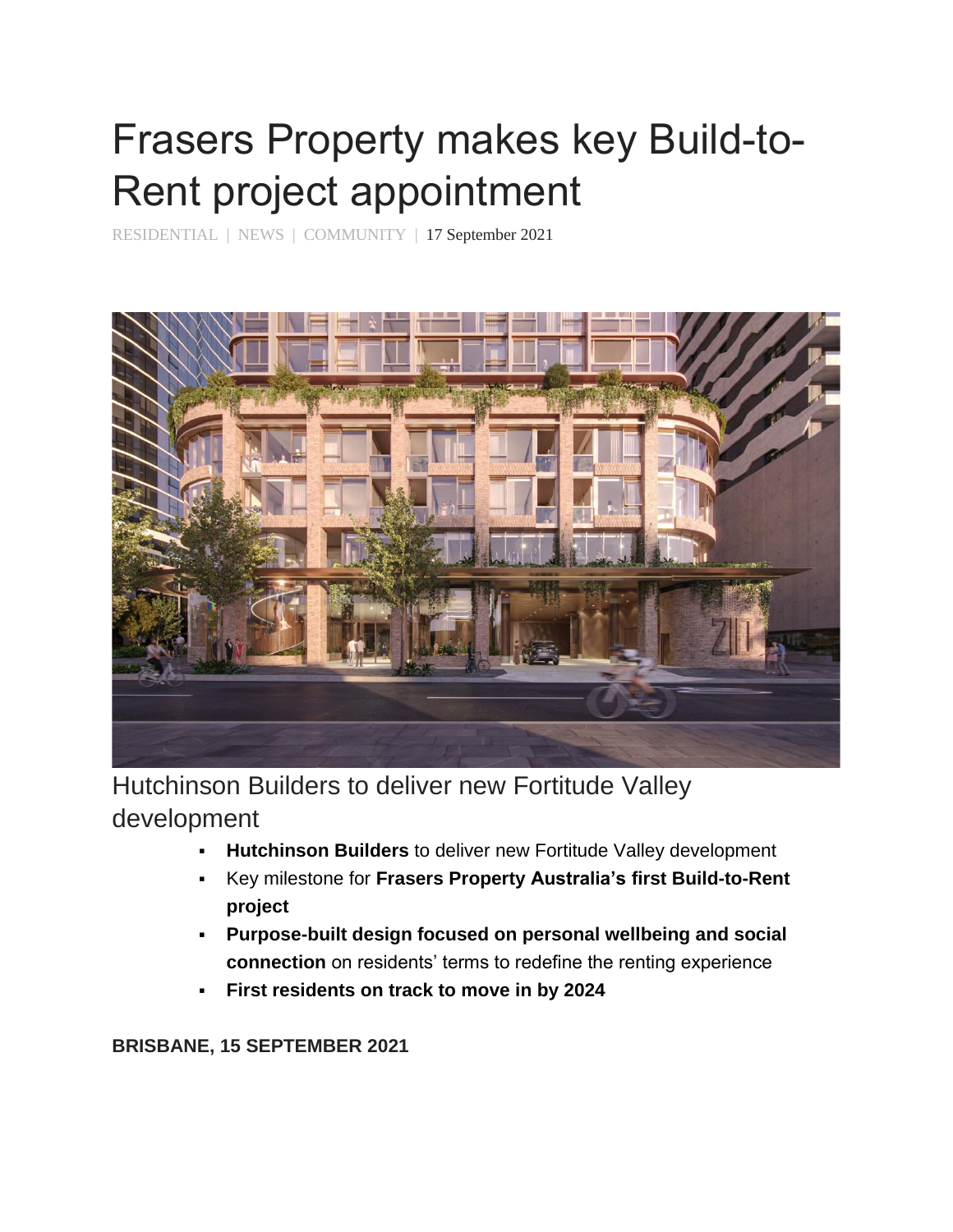Frasers Property Australia has appointed leading construction company Hutchinson Builders to deliver the new Build-to-Rent apartments in Fortitude Valley, a project set to redefine the renting experience while playing a pivotal role in the broader urban regeneration underway in this vibrant part of Brisbane.

To be known as Brunswick and Co a nod to its iconic location on Brunswick Street, the 25-storey building will encompass 366 high-quality apartments in a mix of studio, onebedroom and two-bedroom configurations.

It will also integrate a generous 1,800sqm of amenity including a rooftop pool and dog park, outdoor terraces, community library, cinema/karaoke room, cocktail bar, dining and entertainment areas, residents-only co-working office areas, fitness centre and treatment room.

Activated ground floor retail and an integrated lobby café and bar will add a new dimension to Brunswick Street, complementing the revitalisation underway locally which includes the new \$500 million Valley Metro.

**Scott Ullman**, General Manager Development Queensland, Frasers Property Australia says the appointment of Hutchinson Builders paves the way for the landmark project to commence.

"Hutchinson Builders is the ideal project partner with the experience in Brisbane to understand the high-quality, lifestyle-focused, new way of renting we envisage at Brunswick & Co.," Mr Ullman says.

"The design's luxe architectural elements and amenities have been tailored specifically for our Build-to-Rent community and by partnering with Hutchinson Builders, we know that our future residents can rely on a high-quality outcome.

"The place-making and community development approach for the project will ensure residents enjoy a secure renting experience which prioritises a great lifestyle with a range of amenities, services and initiatives tailored to them, in a development that enriches the character of the local area.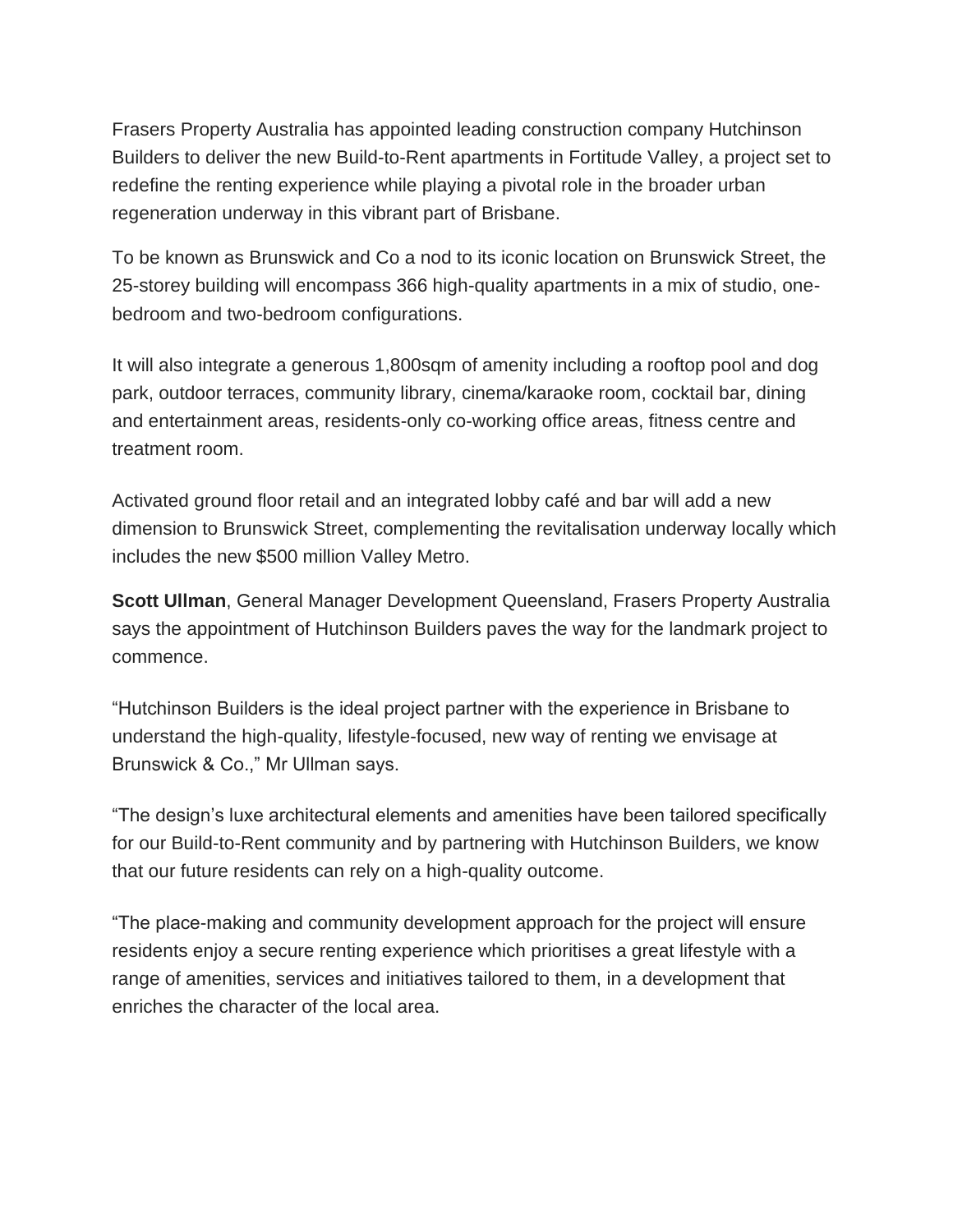"We look forward to commencing on site, playing our part in the revitalisation of this pocket of the Valley, and ensuring the lifestyle focus we're weaving through the project blends with the regeneration of the local community."

With Hutchinson Builders now on board, work on Brunswick & Co. is anticipated to commence in the coming months with the building to welcome its first residents in 2024.

**Scott Hutchinson**, Chairman, Hutchinson Builders said "We are very proud to be involved in this iconic project and to work with Fraser Property Australia.

"This project will generate significant training and local job opportunities; we estimate a peak workforce on site of up to and in excess of 250 construction workers."

Part of the Queensland Government's Build-to-Rent (BTR) Pilot Project, Brunswick & Co. aims to deliver affordable housing options to the inner-city, whilst cementing BTR as a viable asset class in Brisbane.

**Cameron Dick**, Queensland Treasurer and Minister for Investment, said the start of construction was a major milestone that would bring with it a range of benefits for the state.

"Our COVID-19 Economic Recovery Plan for Queensland is supported by the continued growth of our construction sector," Mr Dick said.

"Projects like this create secure jobs for our tradies and provide a significant economic boost for surrounding small businesses.

"This partnership between the Palaszczuk Government, Frasers Property Australia and Hutchinson Builders will generate work for hundreds of Queenslanders now and deliver more affordable housing in Brisbane for the future.

"It's going to be a legitimate life-changing opportunity for many city-based workers and their families to live closer to their jobs in well-priced, high-quality housing."

On completion, Frasers Property will own and operate the development, with the Queensland Government subsidising the rental of a number of apartments as affordable rental housing for key workers. The remaining apartments in the building will be offered